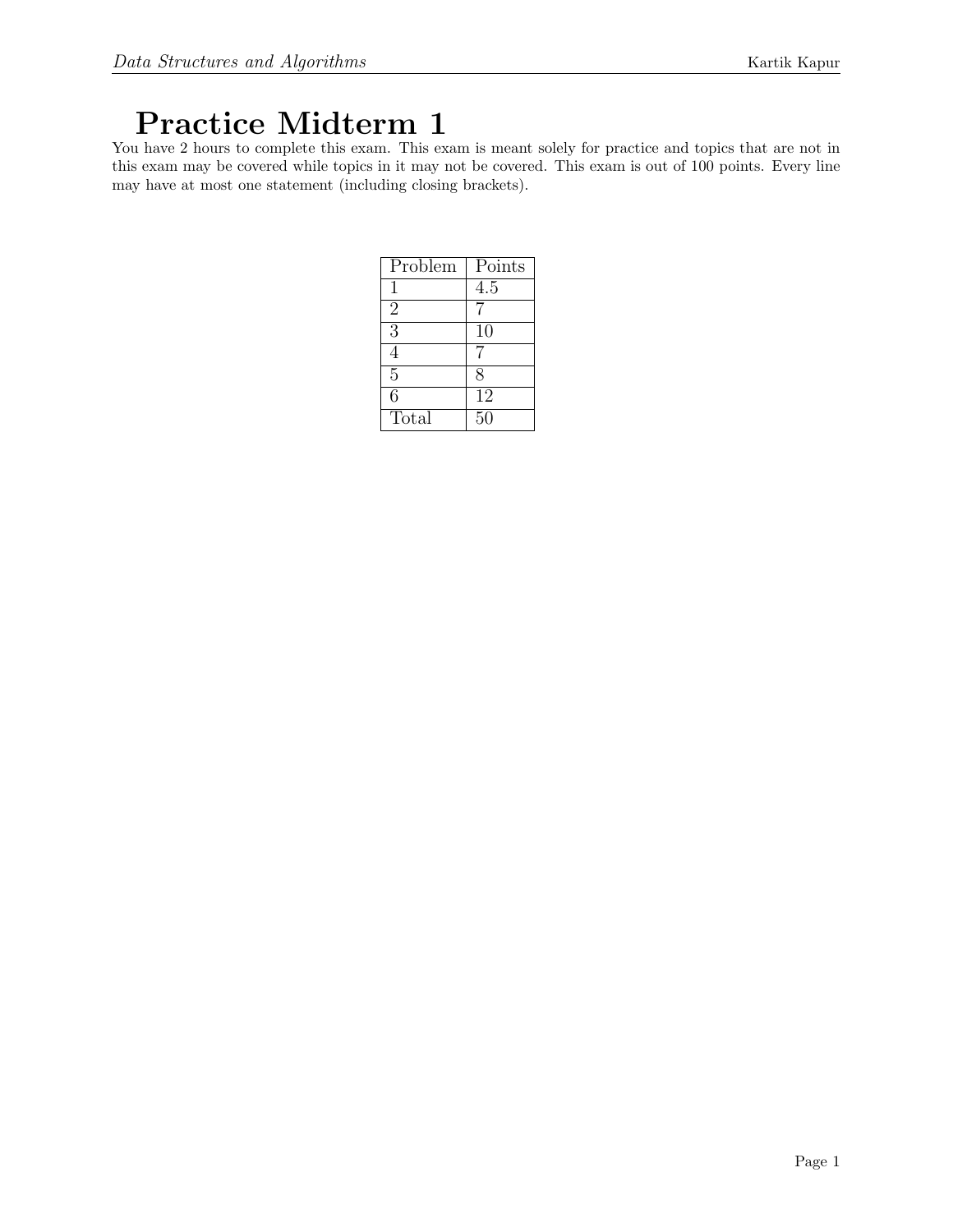# 1 (Vitamin) C what's going on? (4.5 pts)

Step through the running of the following program. At certain point in the methods there are comments with letters. In the corresponding blanks for each letter, write the values of  $\sigma$ 1.x[0],  $\sigma$ 1.x[1],  $\sigma$ 2.x[0], and  $o2.x[1]$ . Assume that we start off with the constructor being called.

```
public class OJ{
     \mathbf{int} \left[ \ \right] \ x;OJ z;
     OJ(int x, int y){
           this x = new int [2];this .x [0] = x;this x[1] = y;}
}
public class Juice {
     public OJ o1 ;
     public static OJ_02;
     Juice() \{o1 = new \; OJ(1, 2);o1. z = new OJ(5, 6);
          o2 = new \text{OJ}(3, 4);o2 \t{.} z = new \tOJ(7, 8);pulpify();
           vitaminSeed ();
           appleImposter ();
     }
     public void pulpify () {
          o1 \cdot x [1] = o2 \cdot x [1];}
     public void vitaminSeed () {
          o1 \cdot x [0] = o1 \cdot z \cdot x [0];o2 \cdot x [0] = o2 \cdot z \cdot x [1];o1 x = o2;}
     public void apple Imposter () \{o1 \cdot x [1] = o2 \cdot x [0];o2 \cdot x [0] = o1 \cdot x [1];o2 \cdot x [1] = o1 \cdot z \cdot x [0];}
}
```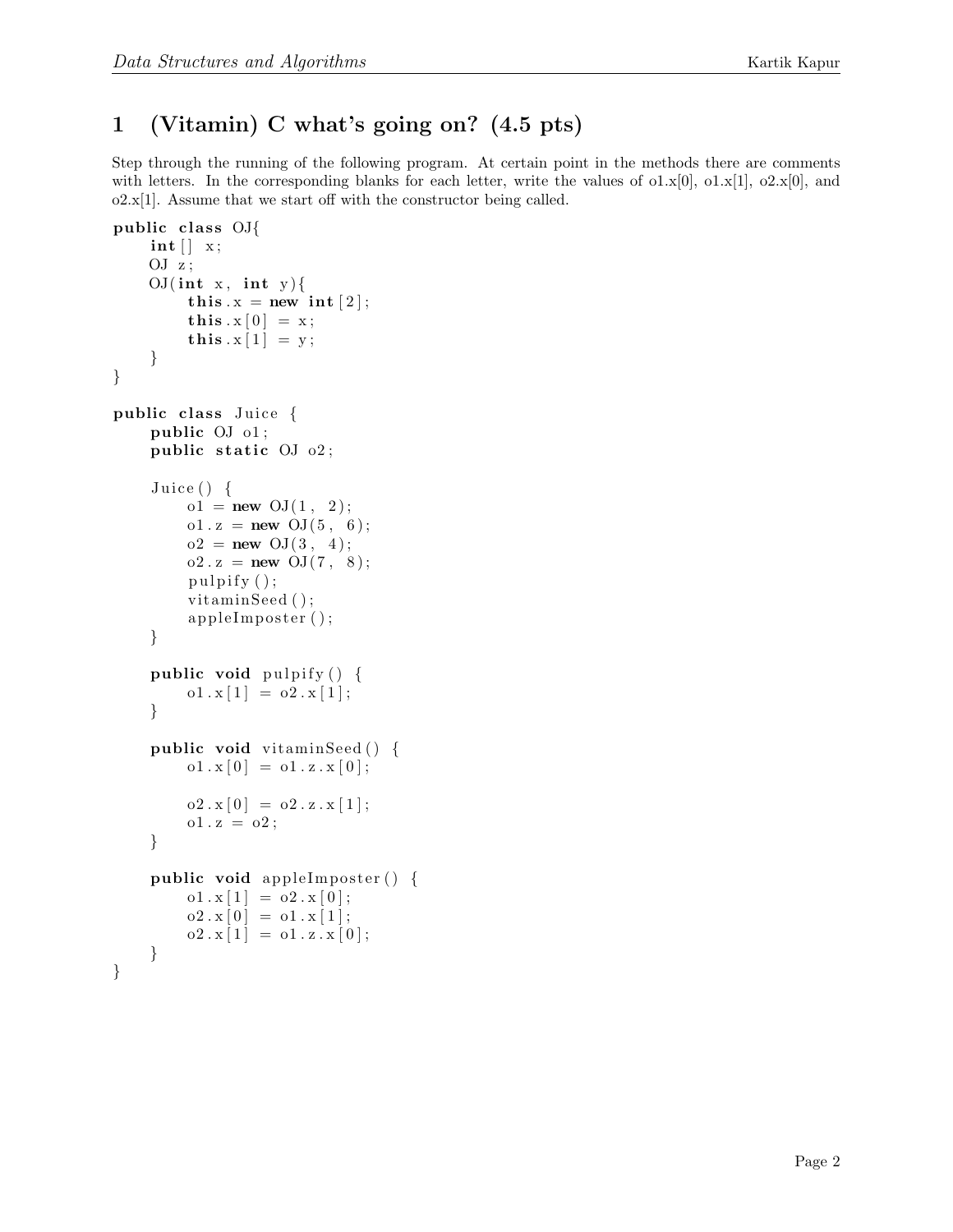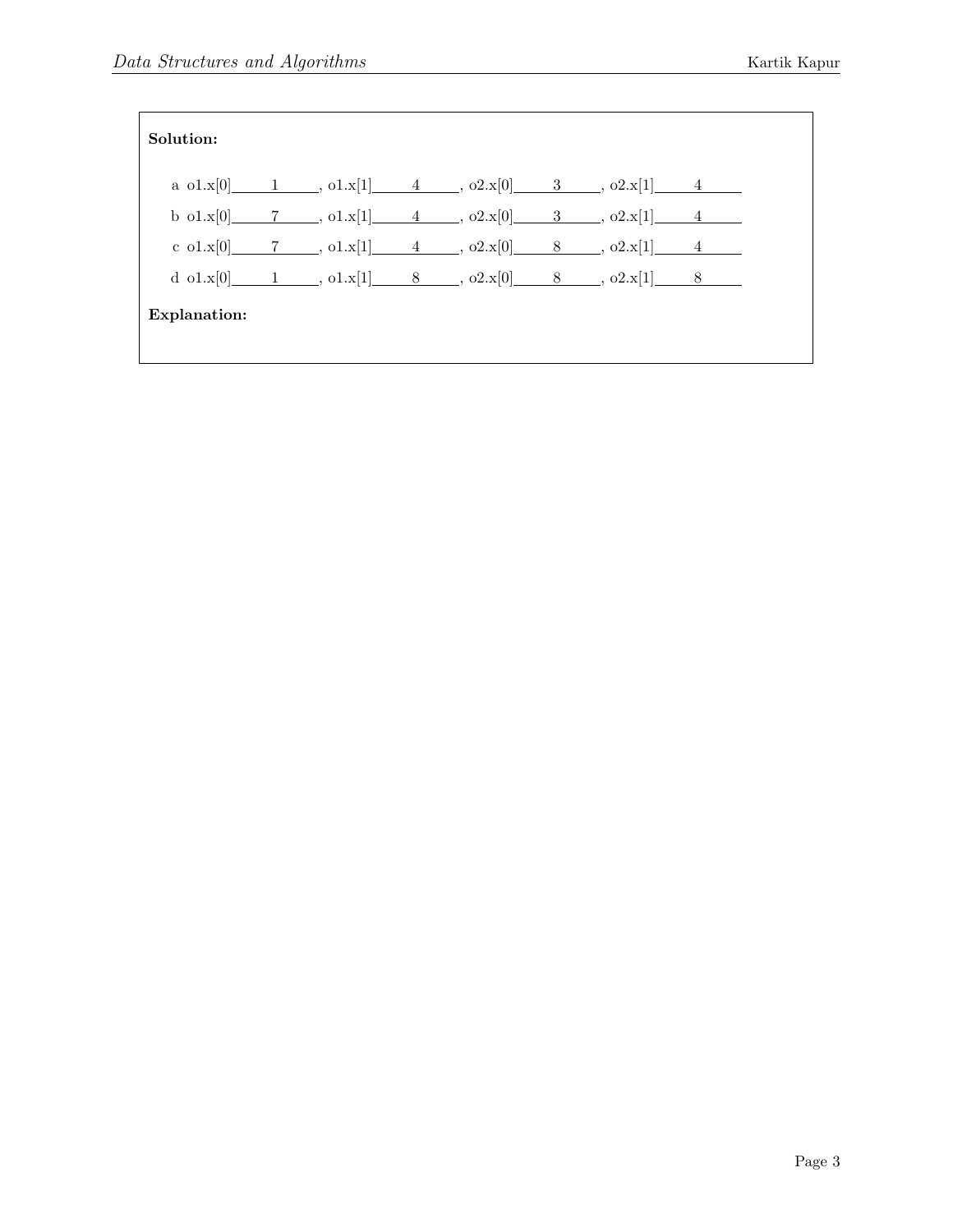# 2 Errrrr. . . ..er: (7 pts)

Below we have a buggy class. Your job is to identify all errors. In the lines below write the line number for each line that has an error. For each error, write down "C" if it a compilation error and "R" if it is a runtime error. If a line relies on something that has errored out, you can assume that the prior error was fixed. Assume we start off by instantiating the class CorR. There are at most 10 errors total.

```
1 public class CorR \{2 public static final int \vert \vert arr = new int [10];
3 int i ;
4 XD xd ;
5 public class XD \{6 public int val;
7 XD(int x) {
8 val = x;9 }
10 }
11 \qquad \qquad \text{CorR}() \quad \{12 i = 5;
13 xd = new \; XD(i);
14 diggity ();
15 dawg ( );
16 \qquad \qquad \text{coolCat}();
17 }
18
19 public static void diggity () {
20 \ar{r} [0] = 10;21 xd. val = 0;22 \ar{r} [2] = 15;23 }
24
25 public void dawg() {
26 for (int i = 0; i < arr length; i++) {
27 \ar{r[i]} = i * 2 + 1 - 10 + .5;28 }
29 diggity ();
30 new int \begin{bmatrix} \end{bmatrix} temp = new Integer \begin{bmatrix} 10 \end{bmatrix};
31 \quad \text{arr} = \text{temp};32 }
33
34 public static void coolCat() {
35 i ++;
36 dawg ( ) ;
37 \ar{array}[1] = \ar{array}[1] + 5;38 xd = new \, \text{XD}(10);39 int \begin{bmatrix} \end{bmatrix} temp = ((\text{int } \begin{bmatrix} \end{bmatrix}) new double [10]);
40 temp = arr;41 }
42 }
```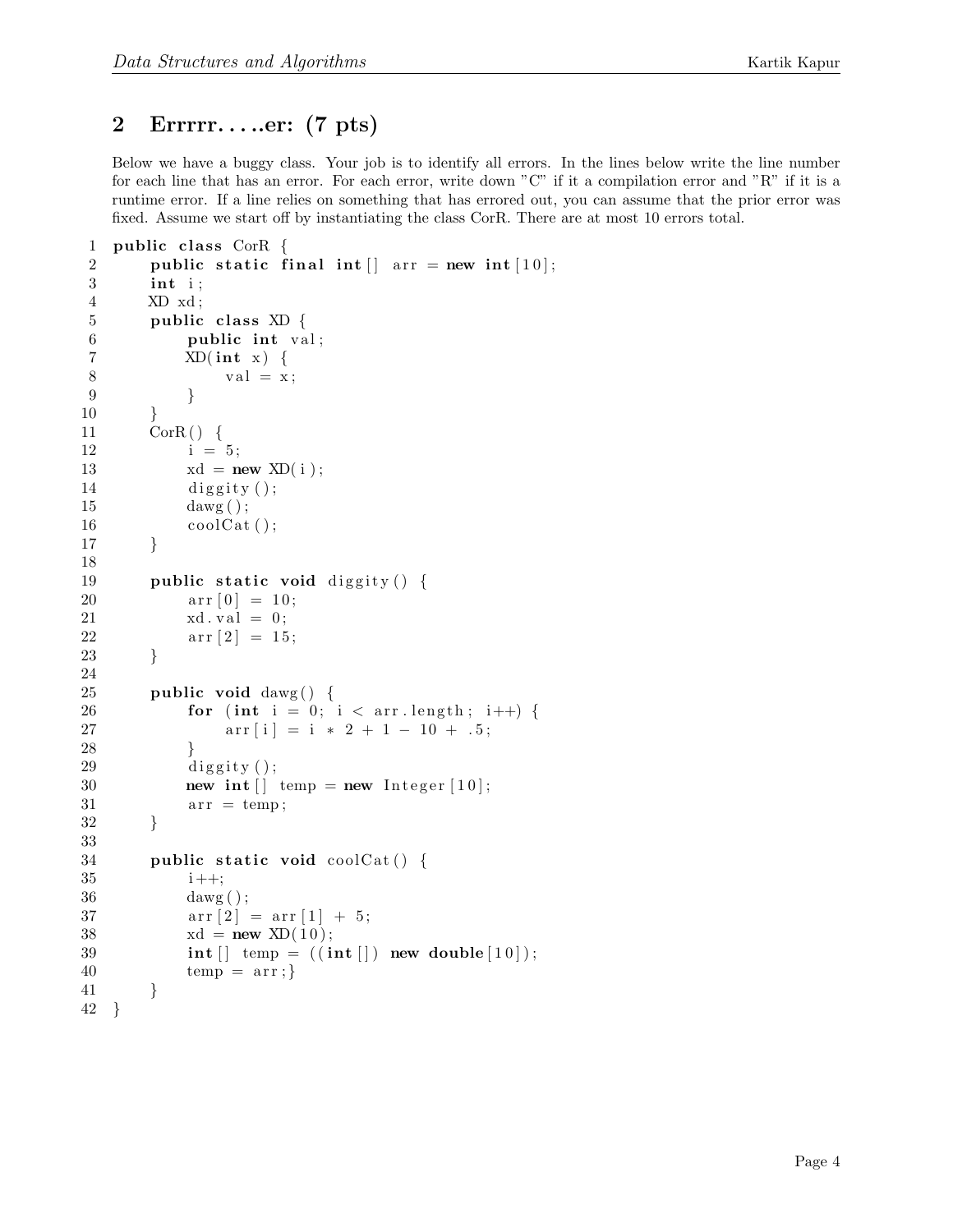| Solution:                                  |                                                 |                                                     |                                            |                                       |
|--------------------------------------------|-------------------------------------------------|-----------------------------------------------------|--------------------------------------------|---------------------------------------|
| line $21, C$<br>(a)<br>line $27, C$<br>(b) | line $30, C$<br>$\rm(c)$<br>line $31, C$<br>(d) | line $35, C$<br>(e)<br>$^{(\rm f)}$<br>line $36, C$ | line $38, C$<br>(g)<br>line $39, C$<br>(h) | line 40, $C$<br>$\rm(i)$<br>$\rm (j)$ |
| Explanation:                               |                                                 |                                                     |                                            |                                       |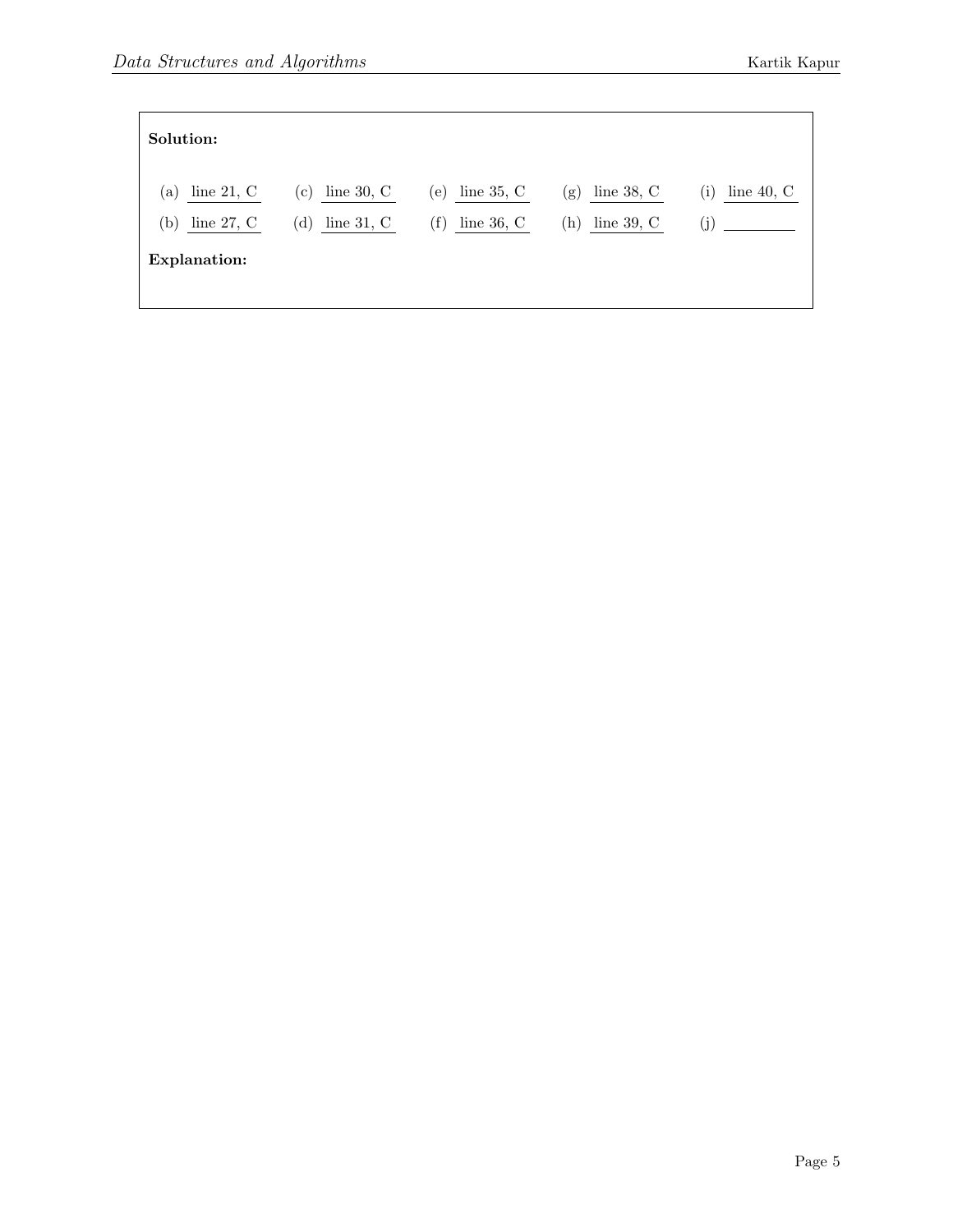# 3 Casts and Inheriting Broken Bones (10 pts)

Below is a set of classes. We will have a series of method calls. In the lines following each method call (one line per line that is displayed after the call), write what is printed, if anything at all. If there is a compilation or runtime error please say which one it is. You may assume that previous lines affect the following.

```
public class Garmr \{int size;
    boolean hasfangs;
    String name;
    public Garmr() {
        size = 0;
        has fangs = false;
        name = "Grimie";System.out.println("Woof");
    }
    public Garmr(int size, boolean fangs, String name) {
        this size = size;this . has fangs = fangs;
        this. name = name;
        System.out.println("Hoowl");}
    public void open () {
        System . out . printh(n ("there");
    }
    public void bite() {
        if (!has fangs) {
            System.out.println("all bark");\} else \{System.out.println("snarl");}
    }
}
public class Fenrir extends Garmr {
    int anger;
    public Fenrir() \{System.out.println("hungry");this size = 100;}
    public Fenrir (int size, boolean fangs, String name, int fur) {
        super(fur, fangs, name);System.out.println("snarl");this . anger = anger;
    }
    public void howl() {
        System.out.println("howl");}
    public void howl (int loudness) {
        System.out.println(loudness + " OW");
    }
    public void bite() {
        System.out.println("yum!");}
}
```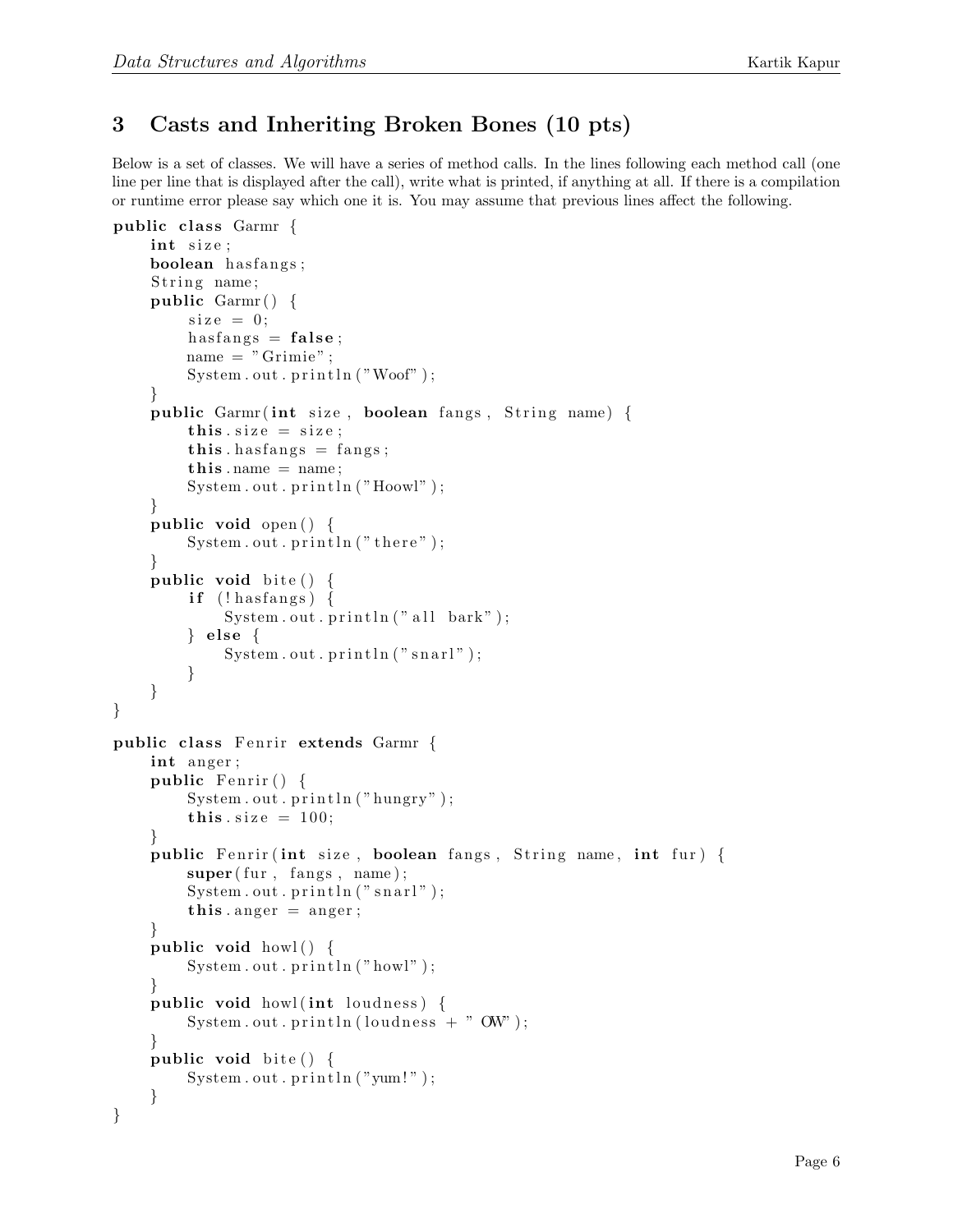- (a) Garmr smallBjorn =  $new$  Garmr();
- (b)  $small Bjorn.~bite()$ ;
- (c) Garmr furt =  $new$  Fenrir ();
- (d)  $furt.howl()$ ;
- (e)  $furt.bite()$ ;
- (f) Fenrir golt =  $new$  Garmr();
- (g) Fenrir nutty = (Fenrir) smallBjorn;
- (h) Fenrir yuli =  $new$  Fenrir  $(5, true, "jimbo", 10);$

 $\sim$ 

<u> 1989 - Johann Barn, mars ann an t-Alban an t-Alban ann an t-Alban ann an t-Alban ann an t-Alban ann an t-Alba</u>

<u> Alexandria (Carlo Carlo Carlo Carlo Carlo Carlo Carlo Carlo Carlo Carlo Carlo Carlo Carlo Carlo Carlo Carlo Ca</u>

- $(i)$  golt  $bite()$ ;
- $(j)$  yuli.bite  $();$
- (k)  $((\text{Fenrir}) \text{furt}) \text{. howl } (10);$
- $(l)$  yuli . howl();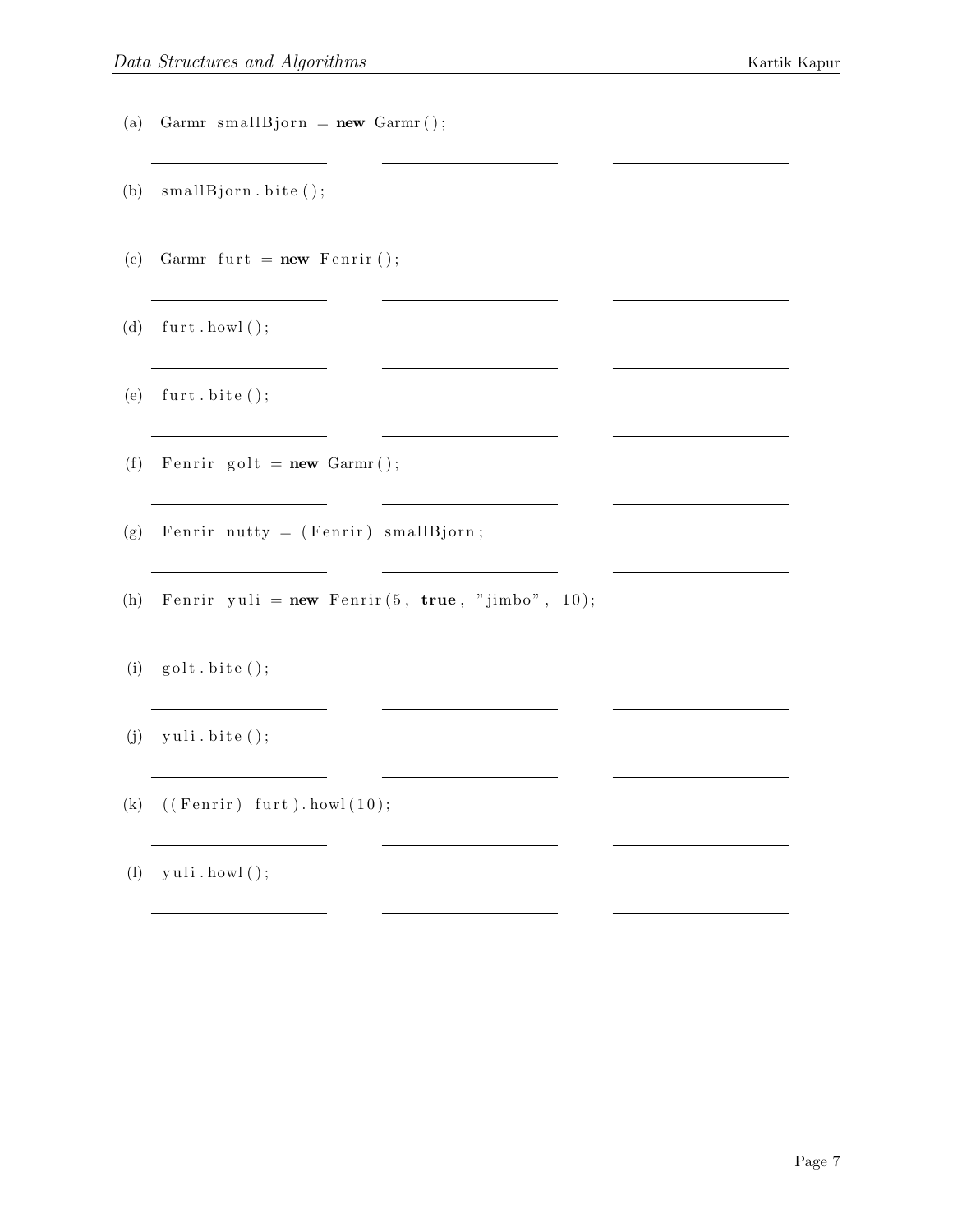# 4 It's always my de-Fault

Use the below interfaces to create a class that has the minimal amount of methods implements Viking and compiles.

```
public interface Norse {
    final static int burliness = 100;
    void breathe();
    void grunt ();
}
public interface Viking extends Norse{
    final static int burliness = 300;
    boolean fly (boolean wins);
    default void grunt (String t)System.out.println(t + "ARRRRRGHT ;
    }
```

```
public class Bjorn implements Viking {
    public void breathe(){
        System.out.println("breathing noise");}
    public boolean f(y \text{ boolean wins})if (wings) { }System.out.println("I am flying!!!);
            return true ;
        }
        return false;
    }
    public void grunt()System.out.println("arrayh");}
}
Explanation:
```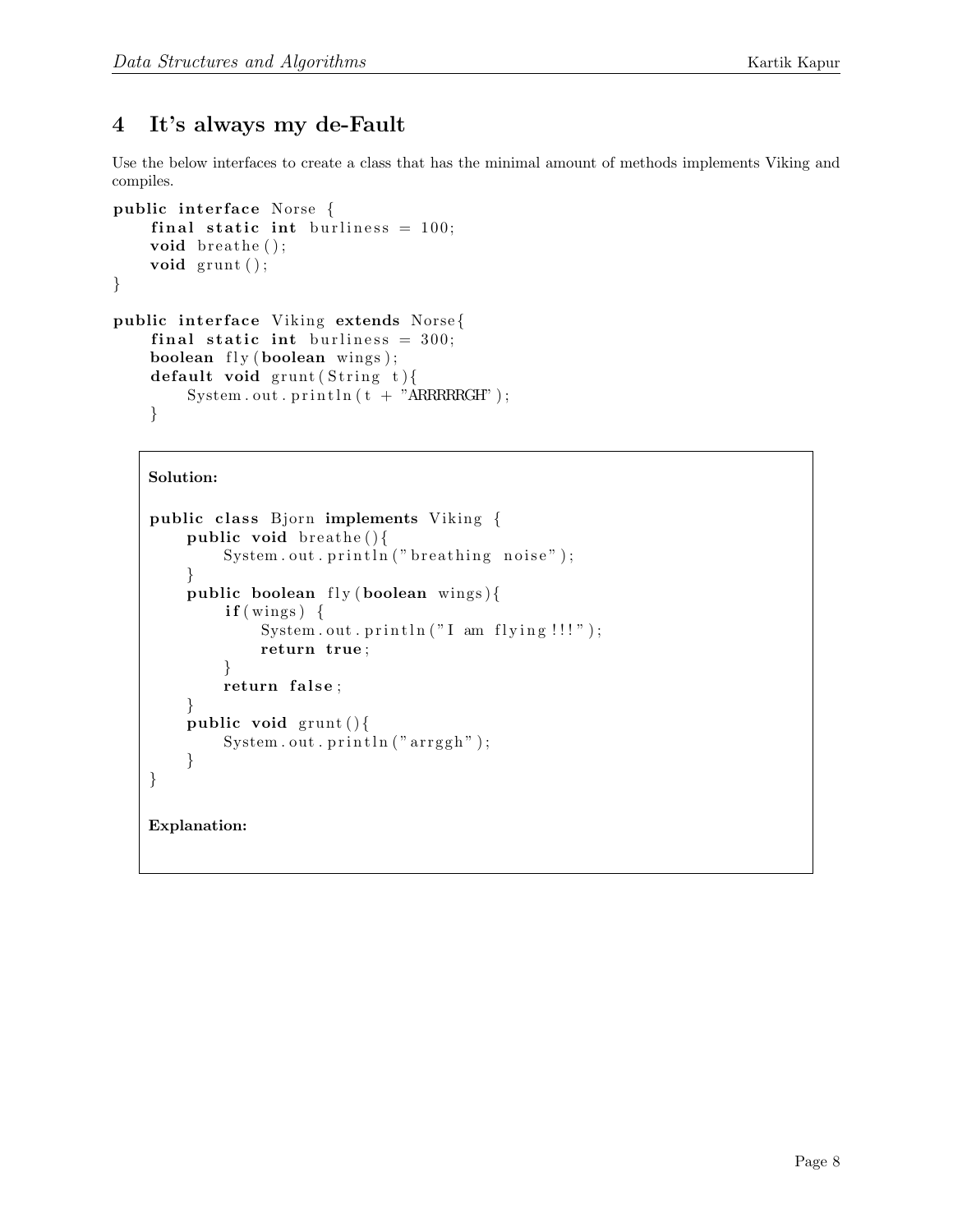### 5 Osmosis

We want to add a method to IntList so that if 2 numbers in a row are the same, we add them together and make one large node. For example:

```
1 \rightarrow 1 \rightarrow 2 \rightarrow 3 becomes 2 \rightarrow 2 \rightarrow 3 which becomes 4 \rightarrow 3
```

```
public class IntList {
    public int first;
    public IntList rest;
    public IntList (int f, IntList r) {
        /∗ ∗
          . . .
          ∗/
```

```
Solution:
```

```
p \text{.} rest = new IntList(x, null);}
     public void addAdjacent() {
          Intlist p = this;if (p = null) {
               return ;
          }
          IntList s = p;
          while (s.\,rest \ |=\ null) \ \{if (s. first == s. rest. first)s. first = s. first * 2;s \text{ . rest } = s \text{ . rest } . \text{ rest } ;s = p;\} else {
                    s = s \text{ . rest ;}Explanation:
```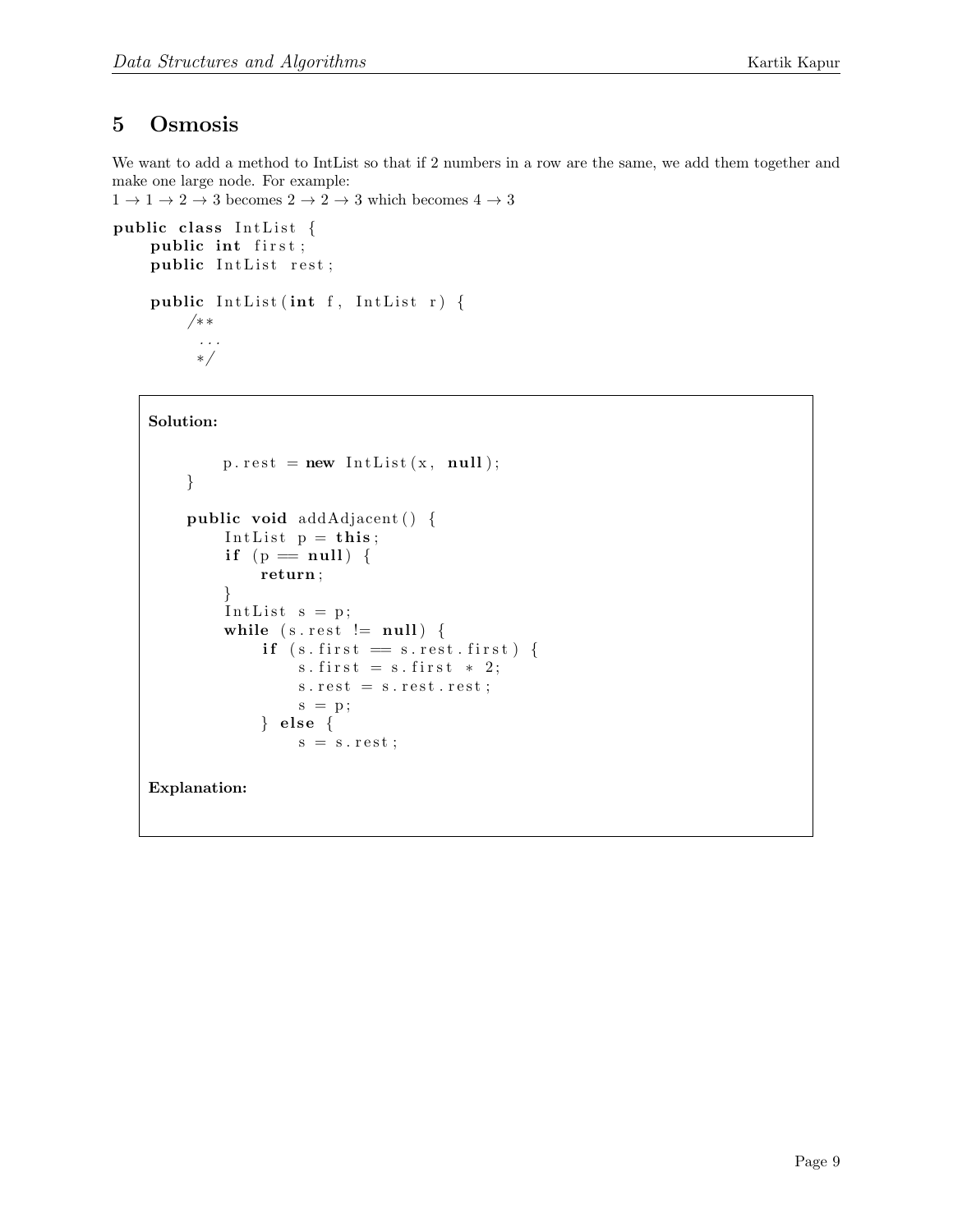# 6 Teenage Mutant Ninja Hurdles

For each of the following subproblems follow the instructions

(a) General Colonel wants to make a method that both overloads and overwrites the method of a parent class. Is this possible? Explain your answer.

# Solution:

#### No Explanation:

Making one method that both overloads and overwrites a method is impossible. For once overloading only refers to methods in the same class, when you have different arguments for a method with the same name. Overriding on the other hand is having a class that extends another class and has a method with the same name and same arguments.

(b) When would you use a comparable over a comparator? Which one is preferable?

#### Solution:

Neither is really better than the other, it just depends how you are using them. A comparable is used for having a "natural" order, basically you want the objects to always be compared in some fashion. A comparator is more of a "one-time" use case and just used to compare for a specific time.

#### Explanation:

See Above

(c) True or False, an instance of a class has a broader scope than just the class. That is, from an instance, you can always call at least as the variables and methods as you can from just the class.

#### Solution:

True

#### Explanation:

An instance of a class has access to static and dynamic methods and variables.

(d) Does overloading a method take into account the return value? Basically would changing public int hello(int hi)... to public boolean hello(int hi)... be valid? Explain why.

#### Solution:

You cannot change the return value because there would be no way to differentiate which method java should choose. How would it know which return value you are expecting? Explanation:

An instance of a class has access to static and dynamic methods and variables.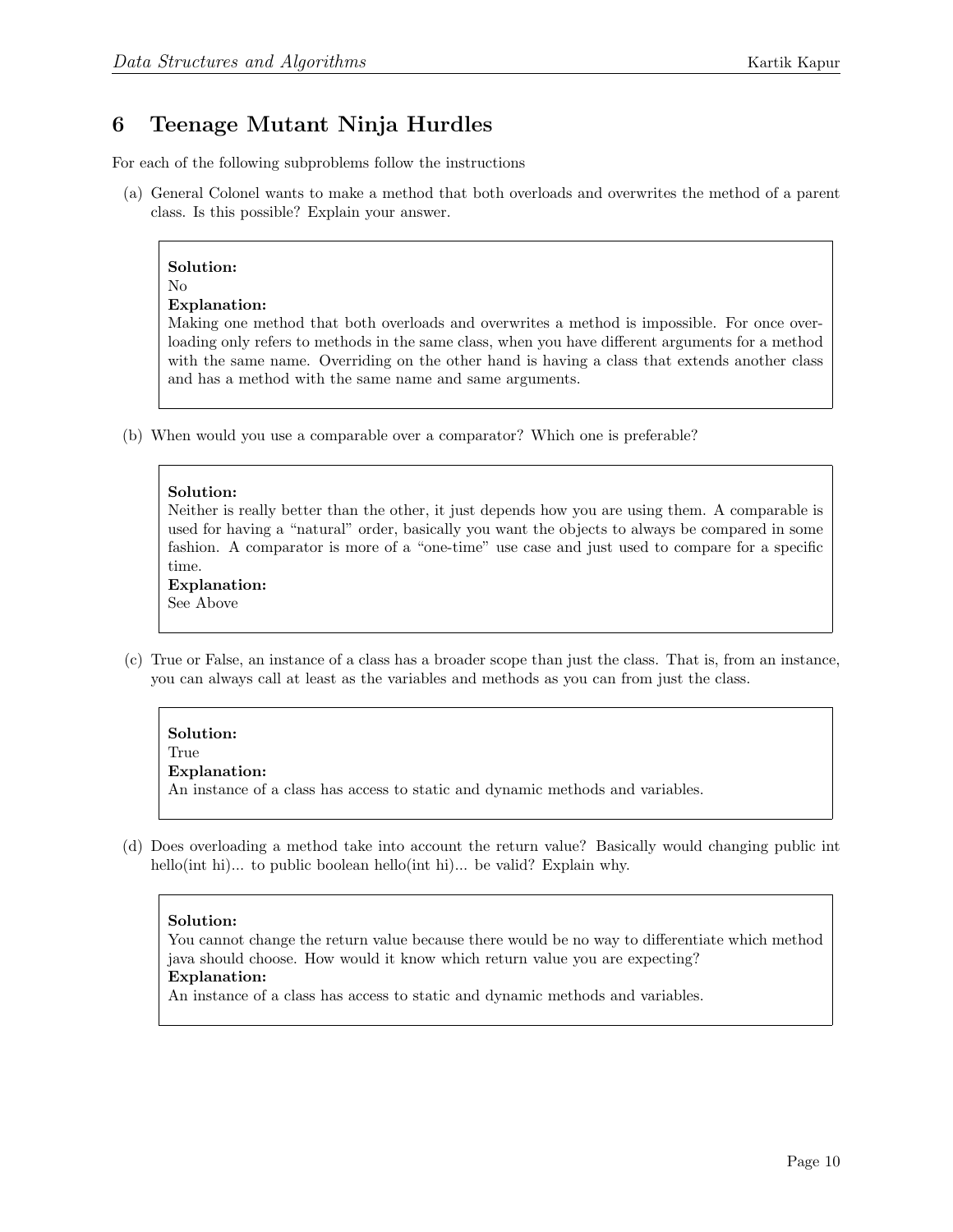# 7 Riddle Me This

What is it that no person wants to have but no person wants to lose?

Solution: A Lawsuit Explanation: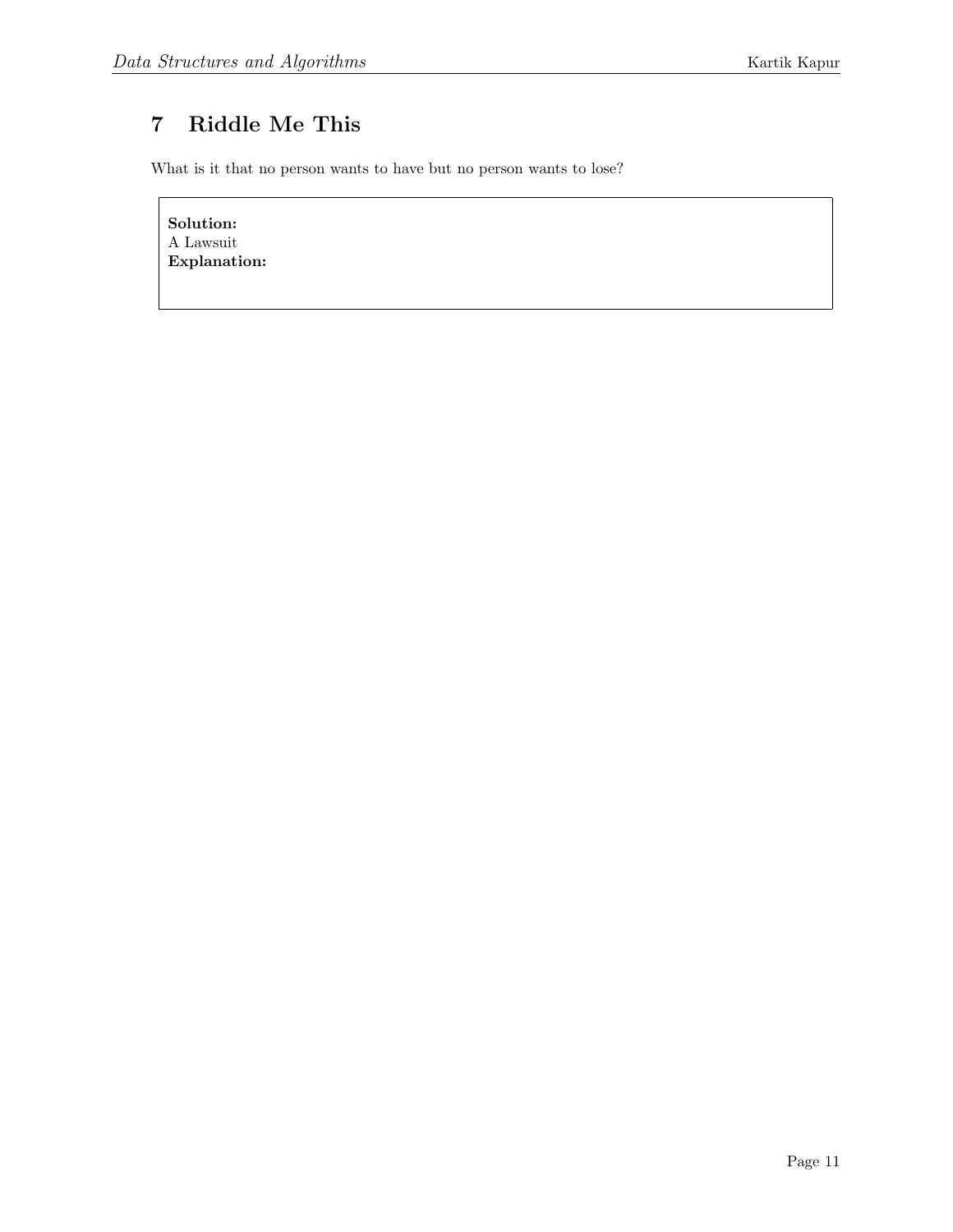### 8 A Test Within a Test

Corn on the Cobb is a IntList Romer who wants to edit the IntList class so that it can help him roam safely. His idea is to write a method *dreaming* which is a method that adds a number to the end of an IntList. However, there is a catch. The IntList must have a size less than or equal to 3. If the size ever exceeds 3, the first element of the IntList must be removed and the second element should become the new start of the IntList. For example, say we have the following calls

```
1 \quad a = new \text{ IntList } ();
```

```
2 a. dreaming (1); a. dreaming (2); a. dreaming (3); a. dreaming (4);
```
a.first would be 2, a.rest.first would be 3, a.rest.rest.first would be 4 equivalent to the IntList  $2 \rightarrow 3 \rightarrow 4$ . It is this IntList because 1 is removed when 4 is added since the IntList size would exceed 3.

(a) Complete the IntList class such that it fulfills the above requirements. Below is the IntList class for reference. A reminder that the dreaming method is void. (8 pts)

```
public class IntList {
    public int first;
    public IntList rest;
    public IntList (int f, IntList r) {
        /∗ ∗
          . . .
          ∗/
    }
    public int size() \{/∗ ∗
          . . .
          ∗/
        int count = 0;
         IntList p = this;while (p := null) {
```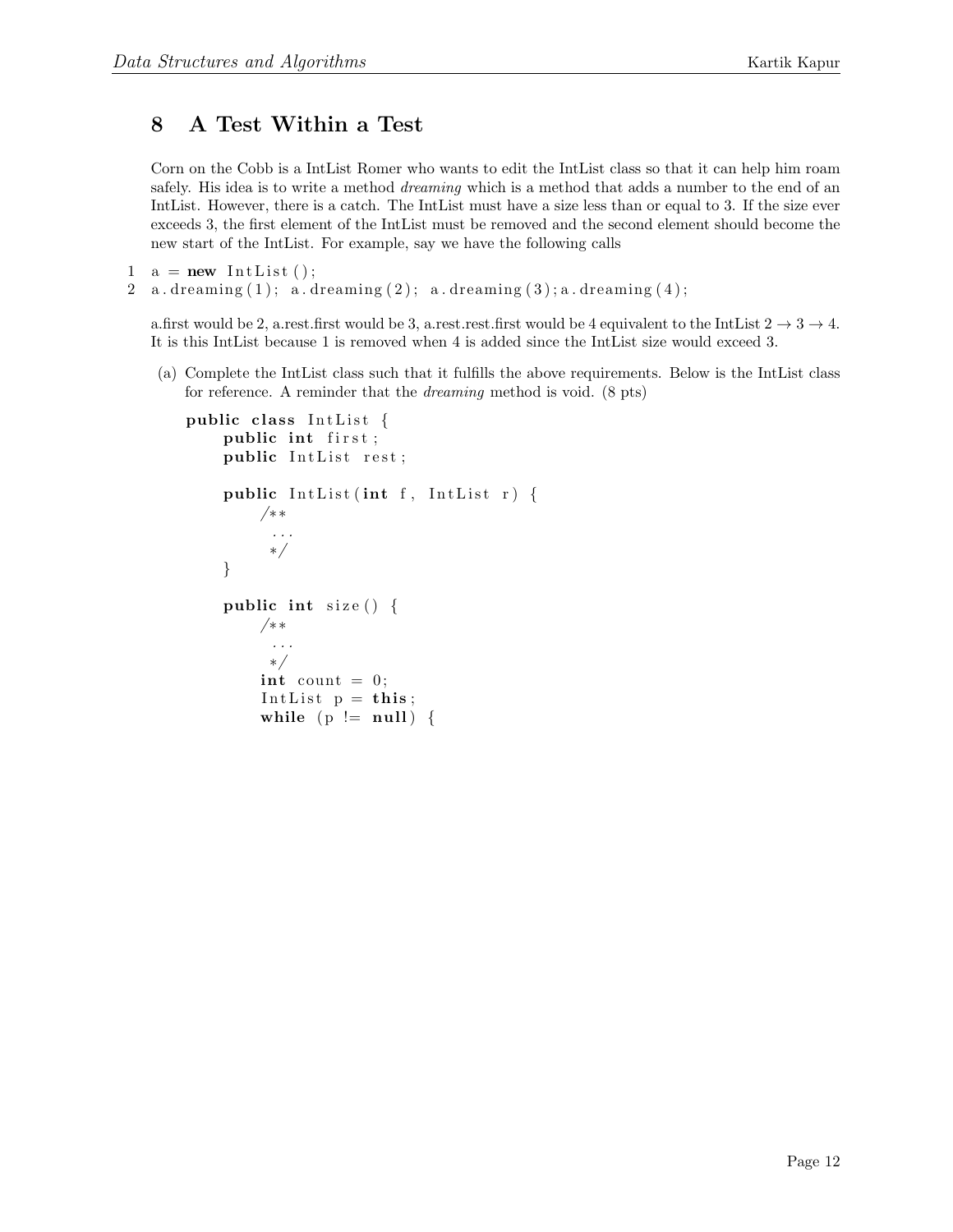```
Solution:
         }
    }
    public void dreaming (int n) {
         if (this.size() == 0) {
              this. first = n;
         \} else {
              if (this.size() = 3) {
                   this. first = this. rest. first;
                   this rest = this \t rest \t rest;}
              IntList p = this;
              while (p \text{.} \text{rest} != null) {
                  p = p \text{. rest};}
Explanation:
```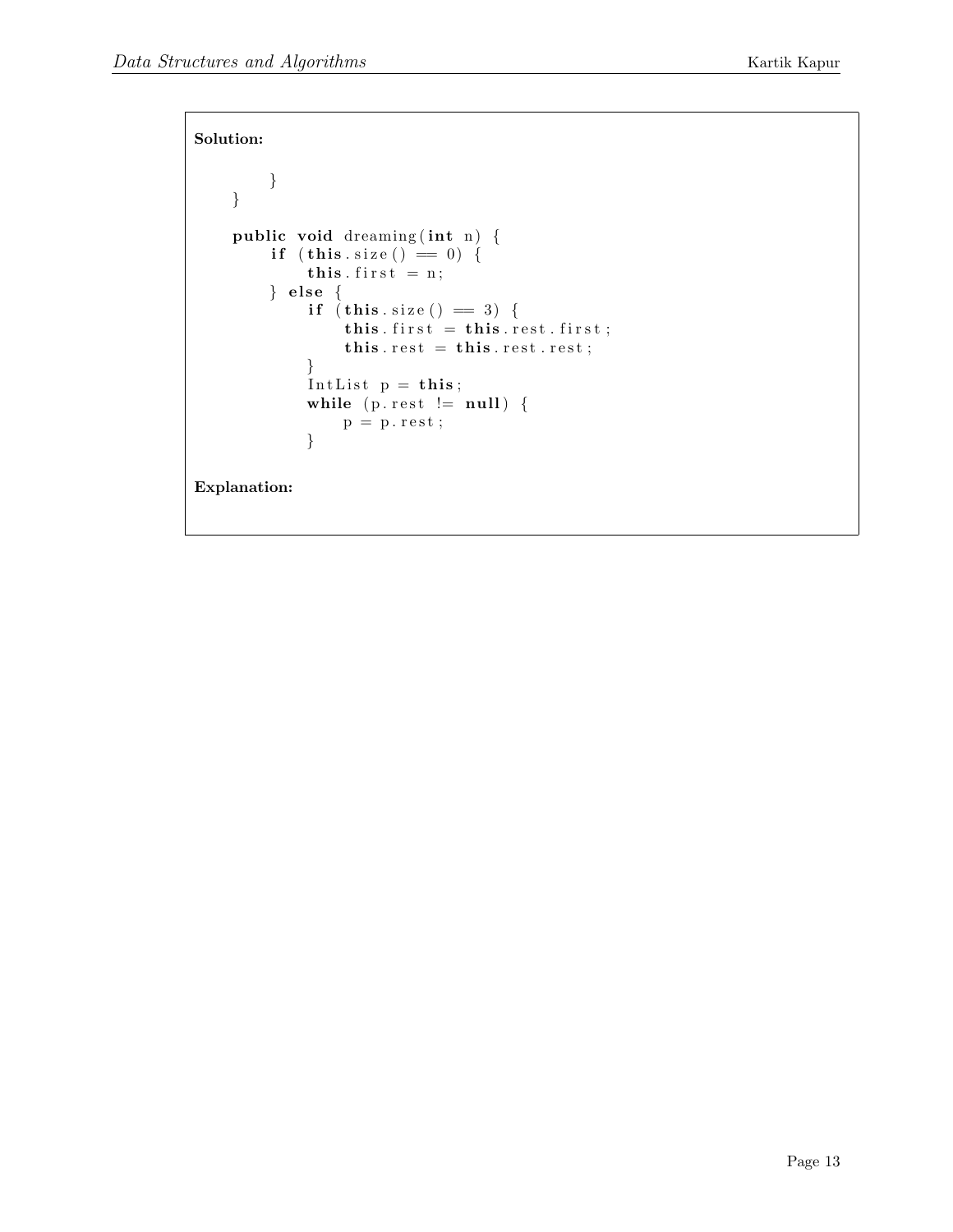(b) Corn on the Cobb now wants to test this code to make sure that he does not lose his way in his dreams (that would really suck). Write a basic JUnit test to make sure that your code works as expected.

Note: The IntList.list(1, 2, 3,4, 5) would make an int list  $1 \rightarrow 2 \rightarrow 3 \rightarrow 4 \rightarrow 5$ 

```
Solution:
    public void testDreaming () {
        IntList i = new IntList (0, null);
        i. dreaming (1);
        i. dreaming (2);
        IntList q = new IntList(0, null);q. addLast(1);q. addLast(2);
        for (int len = 0; len < q. size (); len++) {
             assertEquals(q.first, q.first);}
    }
Explanation:
```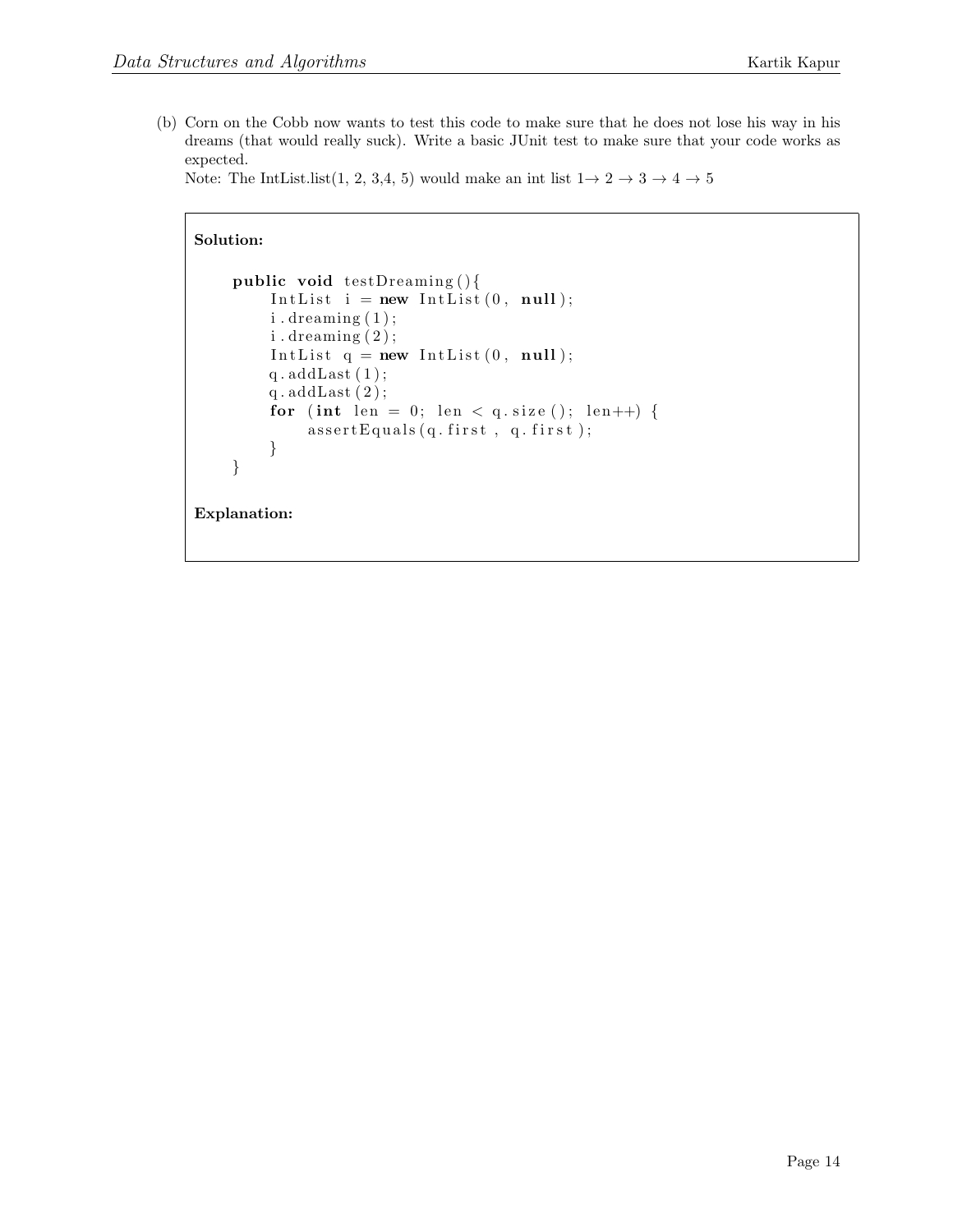# 9 Compearisons and other fruits

Note, the below problem is fairly hard, it is recommended to make sure the prior problems are done properly before attempting this one.

You have a special BNode class. Each BNode class looks as follows

```
public class BNode \{int sugar;
    BNode next ;
}
```
You are now attempting to construct a BList. A BList is similar to an SList- specifically, it looks as follows:

```
public class BList \{BNode first; // First nodeint sweetness; //The sum of the sugar of all BNodes in BList
    int size; // The number of BNodes in the BL ist
}
```
Your job is to complete the following methods in the BList class.

- $BList()$ : The Constructor for a BList fill it as you see fit.
- BList addtoBList(BNode elem, BList lst): Returns a BList with elem added to lst. If elem's sugar value is greater than lst's sweetness value then returned BList should have elem at the front– otherwise it should have elem at the end of the BList.
- BList addBLists(BList a, BList b): Returns a BList with a and b added together. Use the following scheme for adding BLists:
	- 1. The BList whose sweetness value is larger should come before the BList with the smaller sweetness value.

For example, say we had list a which has a sweetness value of 3 and list b which had a sweetness value of 4. The resulting BList would be  $b \to a$ 

- 2. If the sweetness values for the two BLists are the same then the one with the larger size comes first.
	- For example, say we had list a which has a sweetness value of 3 and size of 3 and list b which also had a sweetness value of 3 but had a size of 2. The resulting BList would be  $a \rightarrow b$
- 3. If the sizes are the same too then put a as the first list followed by b.
	- For example, say we had list a which has a sweetness value of 3 and size of 3 and list b which also had a sweetness value of 3 and a size of 3. The resulting BList would be  $a \rightarrow b$
- BList  $addToEnd(BList\ a,\ BList\ b)$ : Takes in two BLists, a and b, and adds b to the end of a. Say list a is equal to  $q \to f \to w \to e$  and list b is equal to  $h \to i$ . calling addToEnd(a,b) would result in the list  $q \to f \to w \to e \to h \to i$

In addition to this, you will have the option to complete a BListComparator class (cross it out if you choose not to use it.)

Remember to update instance values when you add elements to BLists.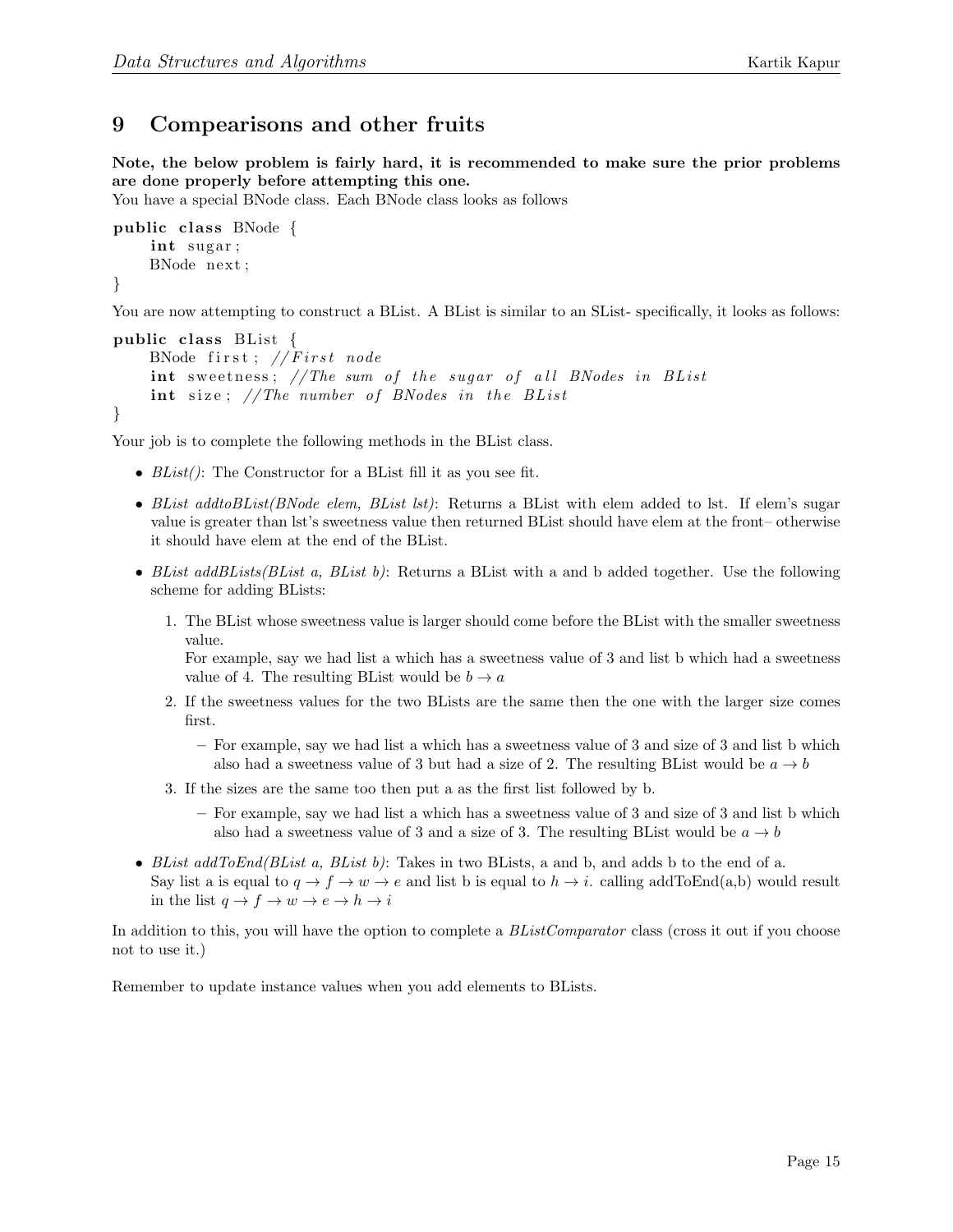```
Solution:
```

```
public class BList {
    BNode first; // First nodeint sweetness; //The sum of the sugar of all BNodes in BList
    int size; // The number of BNodes in the BListpublic BList (BNode a) {
        this . first = a;
        this s sweetness = a. sugar;
        this size = 1;
    }
    public BList addtoBList (BNode a, BList b) {
        BList n \text{Blist} = \text{new Blist}(a);return addBLists(nBlist, b);}
    public BList addBLists (BList a, BList b) {
        BListComparator comparator = new BListComparator ();
        if (comparator compare (a, b) \ge 0) {
            return addToEnd(a, b);}
        return addToEnd(b, a);}
    public BList addToEnd (BList a, BList b) {
        BNode head = a. first;
        BNode curr = head;while (curr != null) {
            curr = curr.next;}
        curr.next = b. first;a.s we thus s += b.s we etness;a.size \text{ += } b.size;return a;
    }
}
public class BListComparator implements Comparator < BListpublic int compare (BList a, BList b) {
        if (a.sweetness - b.sweetness = 0) {
            return a.size - b.size;}
        return a.s we etness - b.s we etness;}
}
Explanation:
```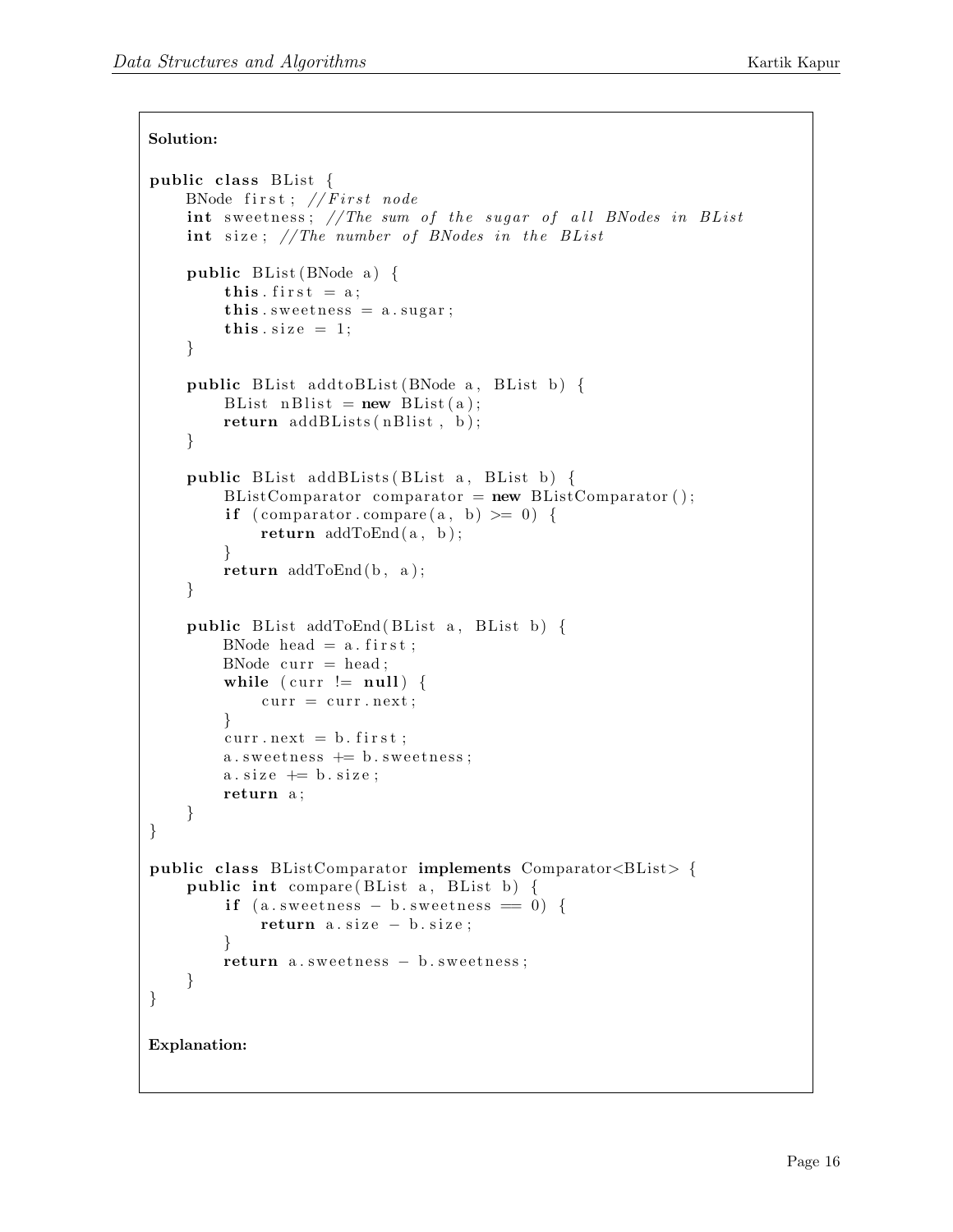# 10 Arrrrghrays (25 pts)

Purplebeard and his lackey Turquoisenail are sailing the 10 seas. In order to sail well, they want to be able to create a map. They managed to create their square map, but Turquoisenail tripped and put it through a paper shredder. They managed to store the scrap images into a 1d array, but they need to piece it back into an NxN map. You are lucky because on each piece you have the longitude and latitude written down. Write a short program to help put the pieces back together. The pieces should be as follows:

| 0,20 | $10,20 \mid 20,20$ |         |
|------|--------------------|---------|
| 0,10 | 10,10              | $20,10$ |
| 0,0  | 10,0               | 20,0    |

In the upper left corner of the table, 0 is the longitude and 20 is the latitude.

For this problem you have access to only arrays

a For the first part of this problem, make a Piece class that store longitude and latitude.

```
public class Piece {
    public int longitude;
    public int latitude;
    public Piece (int x, int y) {
        longitude = x;lattice = y;}
}
Explanation:
```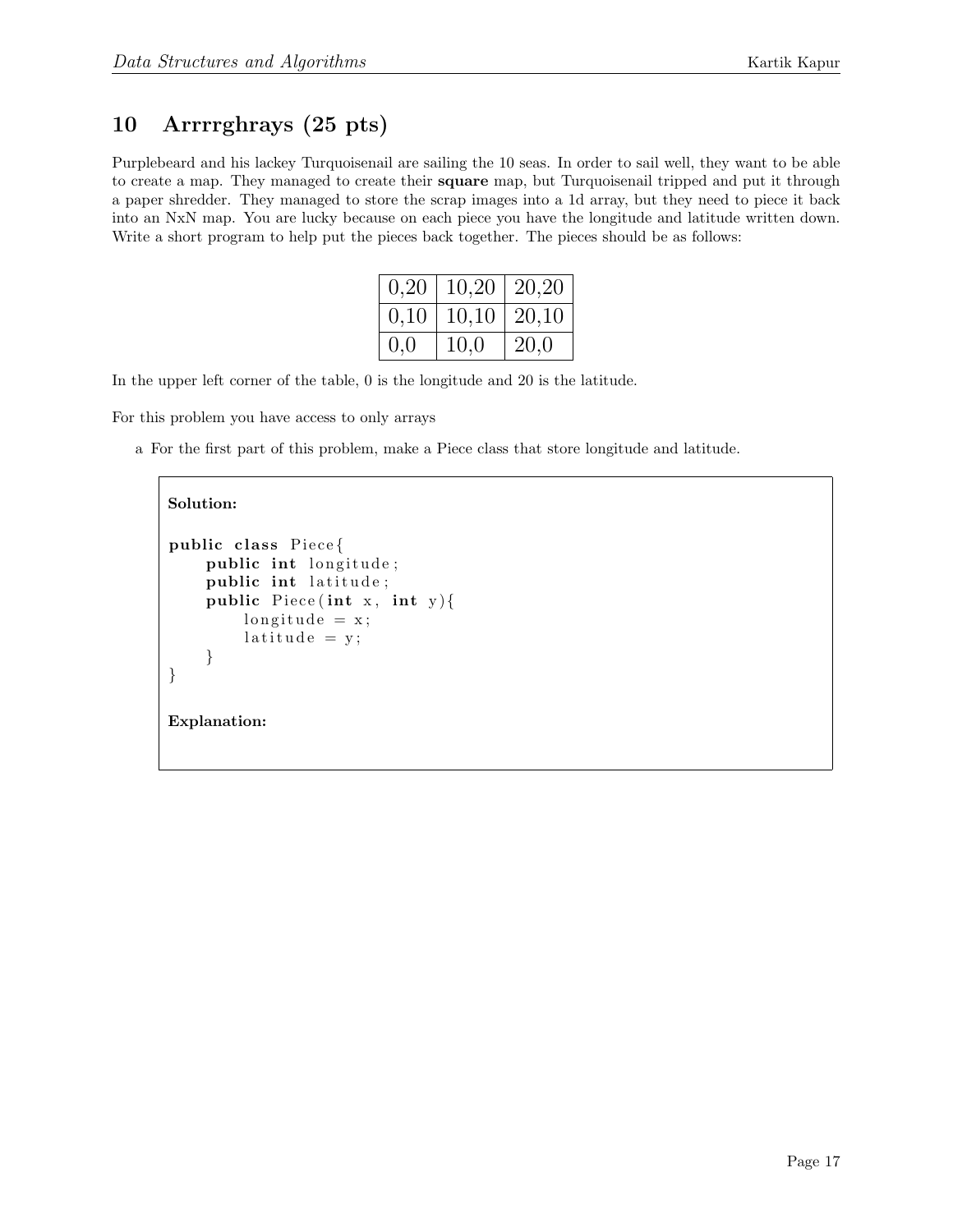b The next part of this problem is take the Pieces in the given 1D Piece array, where Pieces are in no particular order, and put it into a 2D array where each row filled with Pieces that have the same latitude.

```
public Piece [] [] groupByLat (Piece [] p) \{\textbf{int} \text{ width} = (\textbf{int}) \text{ Math.} \text{sqrt}(\text{p.length});Piece [|||] lat Sort = new Piece [width | [width ];
          for (int i = 0; i < p . length; i++){
                for (int j = 0; j < latSort.length; j++){
                      \mathbf{if}(\text{lastSort}[j][0] == \text{null})\text{latSort} [j] [0] = p[i];break ;
                      }
                     else if (lastSort[j][0]. latitude = p[i]. latitude){
                           int counter;
                           for (counter=0; counter < width; counter++){
                                \textbf{if}(\text{latSort}[j][counter] = null){
                                      break ;
                                }
                           }
                           \lceil \text{latSort} \, [j] \, [\text{counter}] = p[i];break ;
                     }
                }
          }
          return latSort;
     }
Explanation:
```